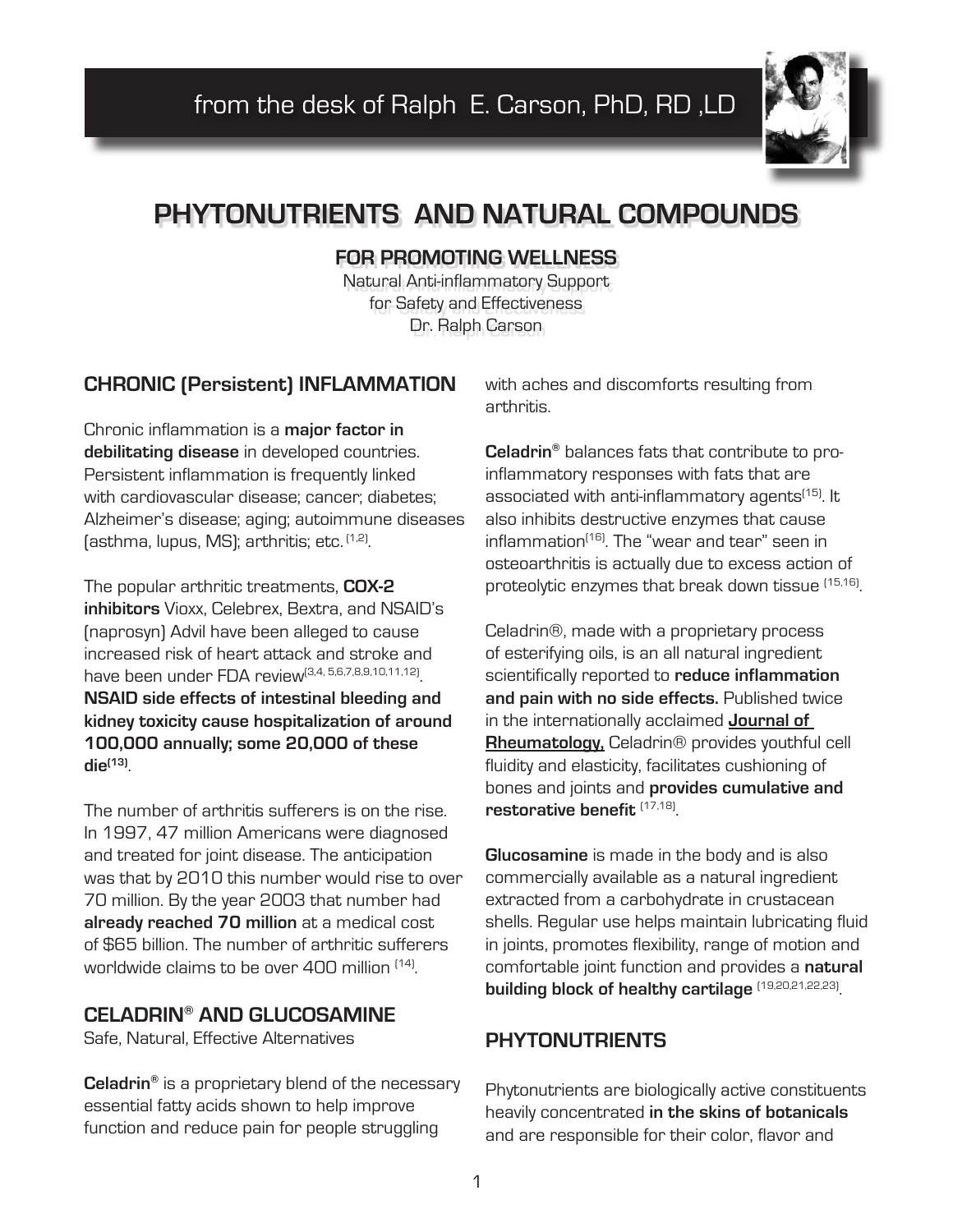scent. They are powerful anti-oxidants, but their value extends much **beyond free radical protection** (24).

There are dozens of catalogued phytonutrients (including anthocyanins, proanthocyanadins, carotenes, zeanthine, isoflavones, quercetin, bioflavinoids, beta-sitosterols) and **hundreds more yet to be identified and catalogued** (25,26,27).

These compounds have been reported in some studies to protect man from cancer, heart disease, diabetes, aging, Alzheimer's, cataracts, macular degeneration, arthritis and more (25,26,27,28,29). **Maximum health benefits are derived from consuming a variety of botanicals**  with a full spectrum of colors/pigments<sup>(30,31)</sup>.

## **DIET EXCESSES AND DEFICIENCIES**

Personal health/illness is **irrefutably** linked to diet. **Excesses and deficiences are rampant in America as well as other industrialized nations** <sup>(32)</sup>. Fresh fruits and vegetables are routinely replaced by nutrient-poor foodstuffs <sup>(28,33)</sup>.

Diets are particularly deficient in FRUITS, especially the lesser known ones, richly pigmented and laden with phytonutrients (26,31). It is estimated that fewer than 17% of Americans have adequate fruit intake. The USDA recently increased its recommended fruit intake from 2-4 to 3-5 fruits daily (34,35)

# **ACAI (ah-sigh-ee) BERRY AMAZON SUPERFRUIT**

**In late 2004, Dr. Nicholas Perricone appeared on Oprah to promote his book "The Perricone Promise: Look Younger-Live Longer in Three Easy Steps" in which he lists the Ten Super Foods to Rejuvenate the Body.**

**He rated the Acai Berry as #1, calling it one of the most nutritious and powerful foods in the world.** This deep purple, grape-sized, nutrientdense berry grows at the top of towering palm trees in the Amazon Rainforest of Brazil. It boasts the protein profile of an egg; a fatty acid ratio similar to olive oil and has more than 30 times the antioxidant power of red wine <sup>(36,37)</sup>.

For centuries, Brazil's endogenous people have used the phytonutrient-rich Acai Berry as medicine for many conditions, including as an aphrodisiac for ancient warriors (36,37,38).

**In 2004, NBC Today's Matt Lauer hosted an Amazon Rainforest road show from Brazil, reporting that locals now call the legendary Acai Berry the "Viagra of the Amazon."**

Articles about the popularity of the Acai Berry appearing in the popular press include: **The Times**, UK, 9/20/03; **Wall Street Journal**, 4/18/03; **The Washington Post,** 8/11/02; **Vogue**, 6/03.

## **SYNERGISTIC PHYTOBLEND OF 19 NUTRIENT-BALANCED FRUITS**

In early 2005, a team of researchers and doctors released a unique formula under the brand name of **MonaVieTM**. It merged the Acai Berry's diverse nutrient range with **18 other fruits chosen from a broad color spectrum(31)** and containing catalogued, complementary phytonutrients and antiinflammatory components<sup>(31,40)</sup>. One well received version of the formula includes **glucosamine and Celadrin®** for added anti-inflammatory support.

These endogenous fruits are harvested from exotic rainforests and pristine valleys. They represent flora of the four corners of the world: South America, Asia, the Mediterranean and North America.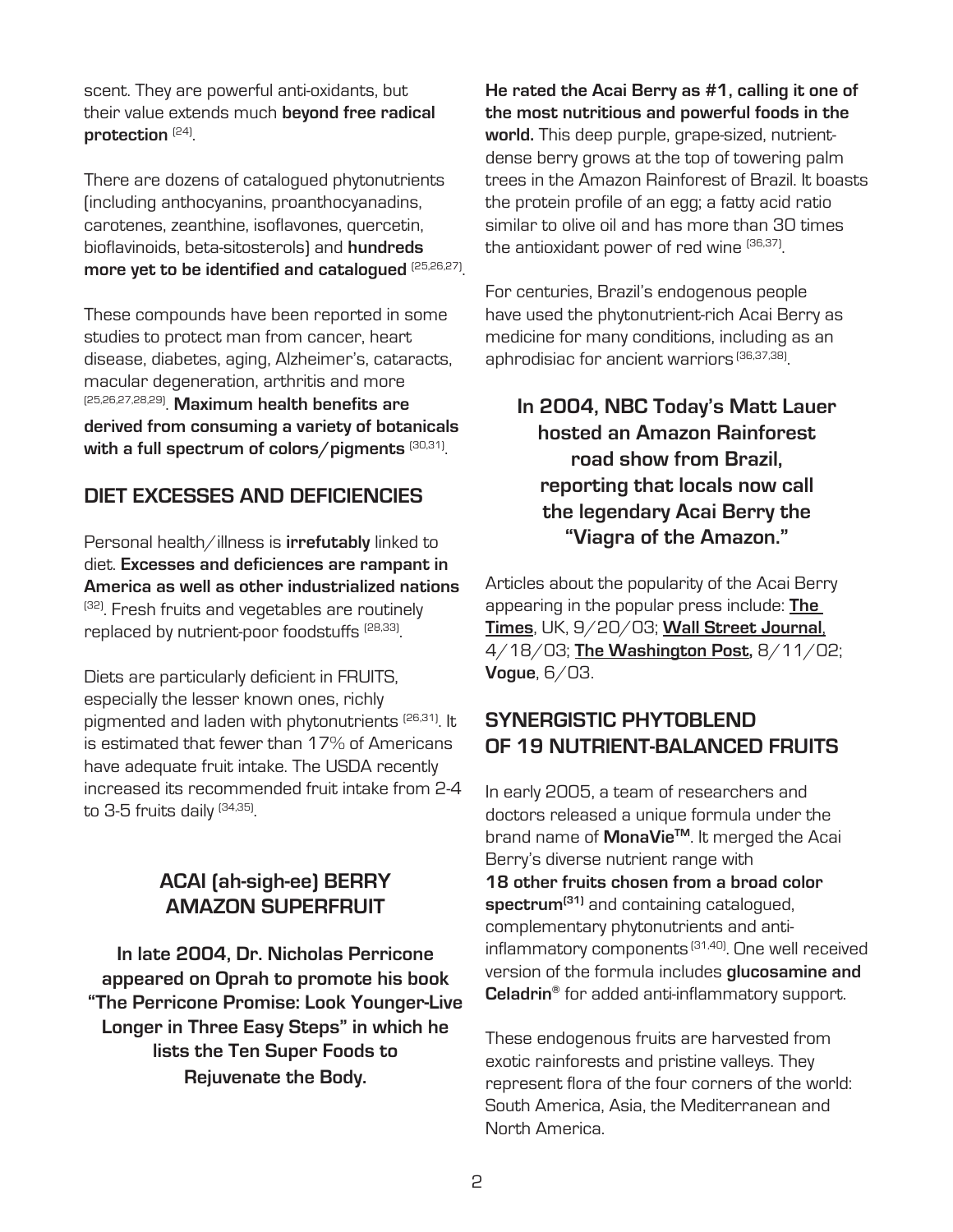The stated formula goal was to achieve nutrient **balance** (variety and moderation), convenience, good taste and reasonable cost. MonaVie's blend includes: **Acai Berry**, White Grape, Pear, Acerola, Purple Grape, Aronia, Cranberry, Passionfruit, Kiwi, Lychee, Apricot, Prune, Blueberry, Bilberry, Pomegranate, Camu Berry, Wolfberry, Banana, Lychee.

Each fruit was chosen because of its historical use for specific health benefits and unique phytonutrient composition that has now been validated by modern science-empirical evidence, supported by research.

The catalogued **phytonutrients** of these selected fruits have been reported to be useful **in preventing or responding to eye problems, cancers, sexual dysfunction, immune problems, circulatory conditions, strokes, energy deficiencies, diabetes, inflammations, arthritis, intestinal problems, memory loss, urinary tract infections, DNA damage, insomnia, asthma, anxiety, among others (17,25,27,29,41).**

Related studies show an association between **fruit intake** and decreased risk of **cardiovascular disease (42)**. Several case-control studies indicate that intakes of selected **fruits** are associated with lower incidence of some **cancers**  (43). Increased intake of **fruits** has also been associated with decreased **blood pressure** (44).

#### **REFERENCES**

- (1) Chilton FH. **Inflamation Nation**. Simon & Schuster. New York (2005)
- (2) Yeh ET. CRP as a mediator of disease. **Circulation** (2004) 109: II11-II14.
- (3) **USA Today**. 10/4/04. Vioxx withdraws 9/30/04;
- (4) **USA Today**. Bextra study similar to Vioxx 11/11/04.

(5) **Medline Plus**. How Cox Drugs Cause Heart Disease. Garret Fitzgerald, Univ. PA, Science. Friday, November 19, 2004. Reuters.Thursday, November 18, 2004

(6) **USA Today**. Use of Non-Steroidal Anti-Inflammatory Drugs Suspended in Large Alzheimer's Disease Prevention Trial. Dec. 2, 2004

(7) **USA Today**. NIH Halts Use of COX-2 Inhibitor in Large Cancer Prevention Trial, Dec. 2004; Elias A Zerhouni, NIH **Director** 

- (8) **USA Today**. Doctors Say Avoid Pfizer's Bextra- Medical Journal. NEJM, Dec. 23, 2004
- (9) **USA Today**. Aleve is latest pain reliever facing questions. 12/20/04
- (10) **USA Today**. COX-2 Inhibitors overprerscribed. January 24, 2005. Archives of Internal Medicine.
- (11) **USA Today**. More evidence links Celebrex to heart problems. January 24, 2005
- (12) **USA Today**. Painkillers Hang in the Balance: Heart risk causes FDA to scrutinize COX-2 inhibitors 2/9/05.

(13) Vane JR & Botting RM. Anti-inflammatory drugs and their mechanism of action. **Inflamm Res** (1998) 47: S78-87.

(14) Arthritis Foundation (2001).

(15) Jump DB. The biochemistry of n-3 polyunsaturated fatty acids. **J Biol Chem** (2002) 277: 8755-8758.

(16) Kelly DS. Modulation of human immune and inflammatory responses by dietary fatty acids. **Nutrition** (2001) 17:669- 673.

(17) Kraemer WJ, Ratamess NA, Anderson JA, Maresh CM, Tiberio DP, Joyce ME, Messinger BNB, Grench KN, Sharman MJ, Rubin MR, Gomez AL, Vokek JS, and Hesslink, RL. The effects of a cetylated fatty acid topical cream on functional mobility and quality of life of patients with osteoarthritis. **J. Rheumatology** (2003) 31: 767

(18) Hesslink RL, Armstrong DA, Nagendran MV, Sreevatsan S, and Barathur R. Cetylated fatty acids improve knee function in patients with osteoarthritis. **J Rheumatology**, (2002) 29: 1708-712.

(19) Christgau S et al. Osteoarthritic patients with high cartilage turnover show increased responsiveness to the cartilage